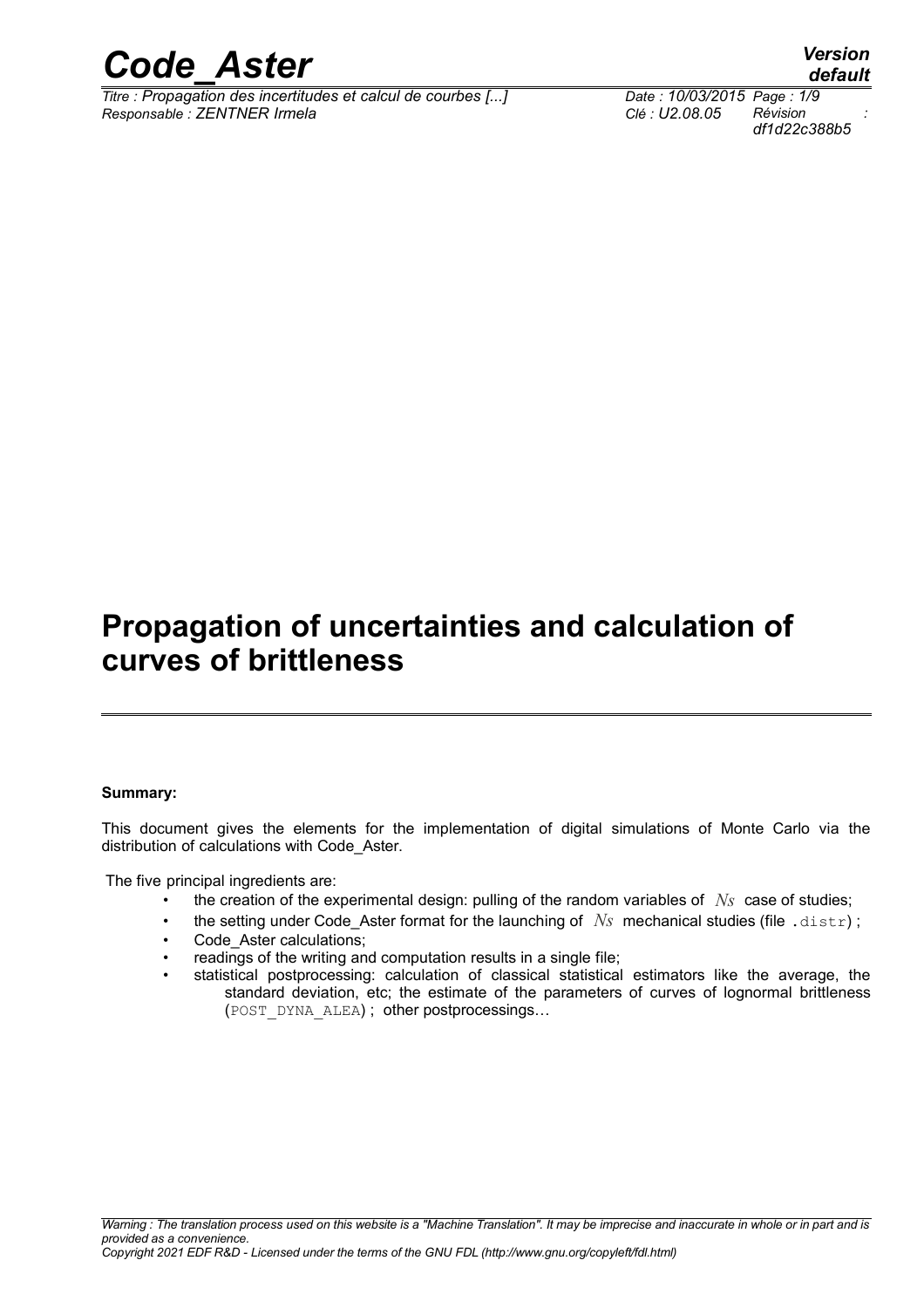*Titre : Propagation des incertitudes et calcul de courbes [...] Date : 10/03/2015 Page : 2/9 Responsable : ZENTNER Irmela Clé : U2.08.05 Révision :*

## **Contents**

## *default*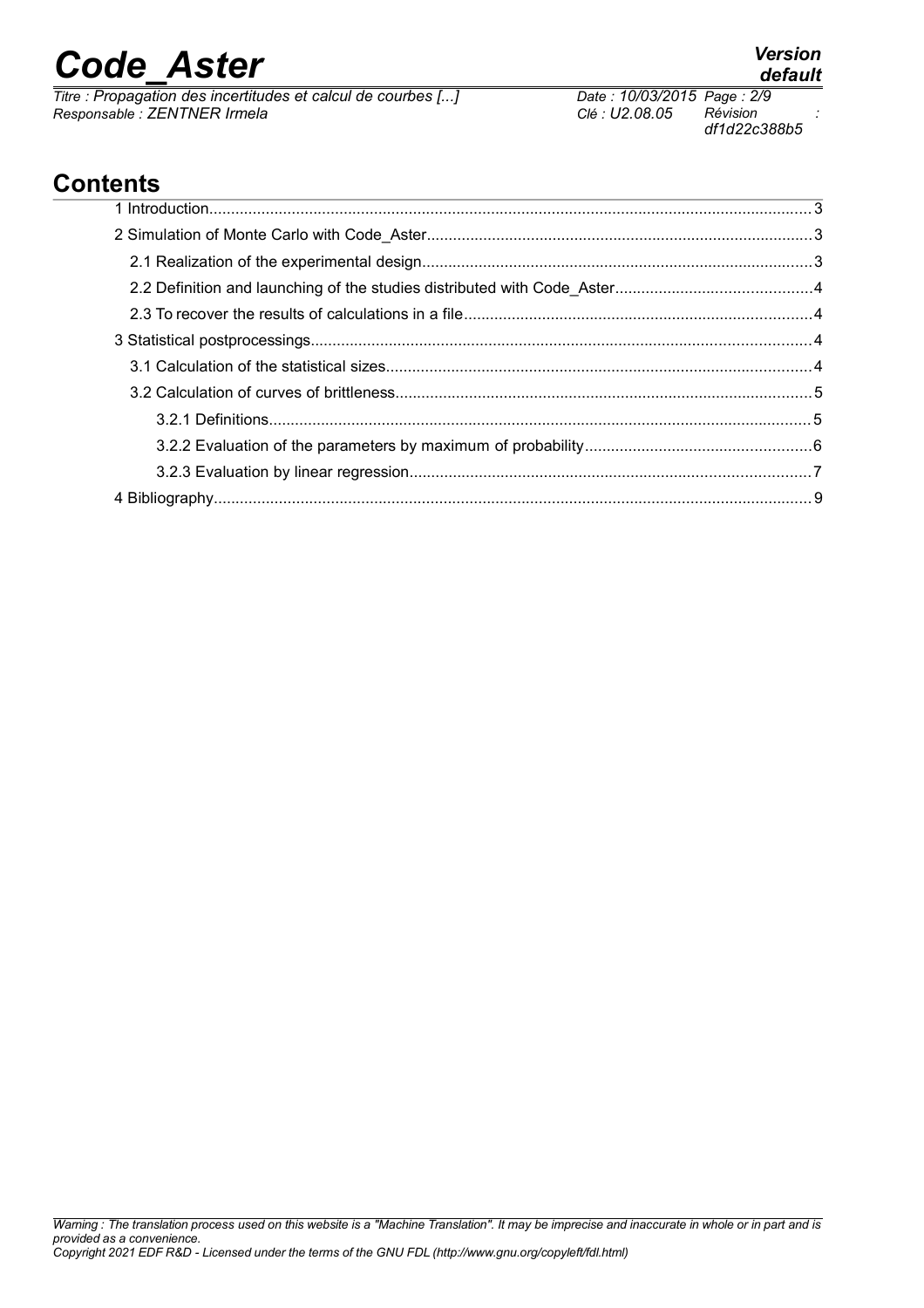*Titre : Propagation des incertitudes et calcul de courbes [...] Date : 10/03/2015 Page : 3/9 Responsable : ZENTNER Irmela Clé : U2.08.05 Révision :*

### **1 Introduction**

The digital method of Monte Carlo consists in making *Ns* digital simulations of the mechanical model in order to evaluate the statistical sizes of the computation results. The 3 principal stages of a propagation of uncertainties by simulation of Monte Carlo are:

- The modeling of uncertainties: Generation of a sample of *Ns* achievements of the random data as starter of the mechanical model (random parameters and stochastic process),
- Propagation of uncertainties: Calculation of *Ns* sizes results corresponding to these data,
- The calculation of the statistical estimators of the required sizes: average, standard deviation, fractiles…; evaluation of curves of seismic brittleness.

Within the framework of a mechanical study with Code Aster, one can call on the features of distribution of parametric studies in order to carry out such a probabilistic analysis. Indeed, in the case running where them *Ns* mechanical pullings and simulations are independent, one can as a preliminary draw up an experimental design of the cases of study to launching. One launches then them *Ns* corresponding studies, and Lbe statistical sizes are calculated in postprocessing of the results.

The approach and its implementation with *Code\_Aster* are described in this document.

### **2 Simulation of Monte Carlo with** *Code\_Aster*

Within the framework of the simulation of Monte Carlo, the modeling of uncertainties passes by the generation of random variables and possibly of stochastic processes. In what follows, it is supposed that the user chose laws characterizing them well *m* dubious parameters. With this intention, one can resort to test results, the judgement of expert or the principle of the maximum of entropy (see [R4.03.05]). Very often, one can suppose that the various sources of uncertainties are independent. One can then carry out random pullings according to *m* marginal laws of the random variables. In certain cases, one can also include more complex sizes (not scalars) like the random matrices or the stochastic processes.

One also speaks about experimental design to indicate the method of pulling and the sample which results from it. In *Code\_Aster,* the simulation of Monte Carlo according to an experimental design is possible using the option distributed calculations [U2.08.07].

#### **2.1 Realization of the experimental design**

All the methods of which pullings are independent can be put in work via the distribution of calculations with *Code\_Aster*. In particular, one can call on random pullings according to the method of the Latin hypercube (Latin Hypercube Sampling – LHS) or quasi Monte Carlo (quasi-random continuations like the continuation of Sobol,…) [bib4, bib5].

- Random variables: uncertainties on the parameters of the model finite elements (parameters materials, values of a game, a stiffness of thrust rubber bands, a modulus Young, etc).
- Random matrices: In dynamics of the structures on modal basis, the random variables can be the values of the generalized matrices of mass, stiffness and damping of the model to the finite elements. In this approach, one makes pulling of these random matrices using the operator GENE MATR ALEA [U4.36.06]. In this approach, one models at the same time uncertainties of model and modeling by a probabilistic approach known as "not-parametric".
- Random excitations: the operator GENE\_FONC\_ALEA allows to generate random signals stationary starting from the spectral concentration of power. The operator GENE ACCE SEISME allows to generate seismic signals nonstationary in amplitude and frequential contents. In other cases, one can have a database containing of the signals which model a random physical phenomenon. That can be the case in seismic analysis where a set of accélérogrammes measured in situ can be provided by seismologists.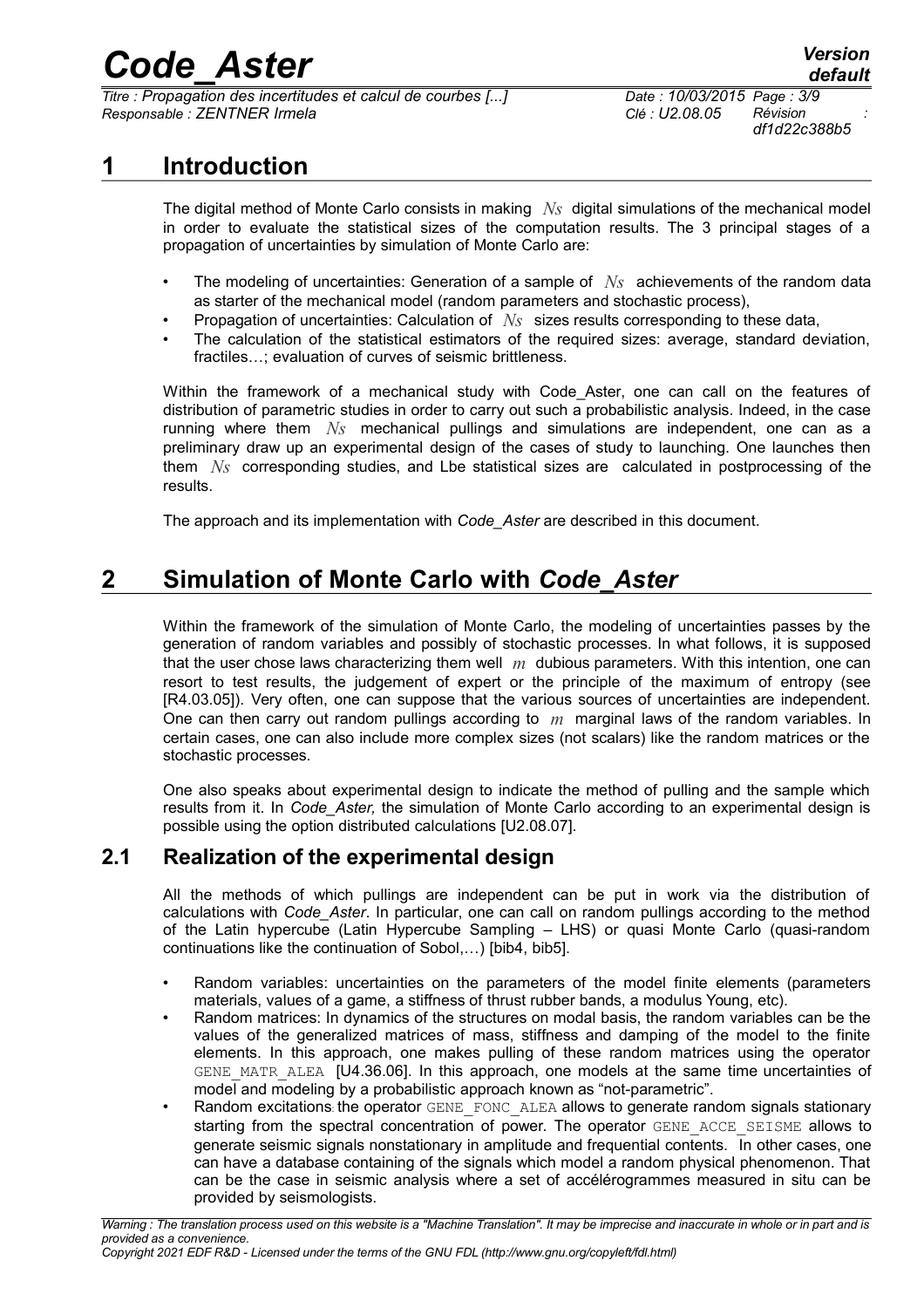*df1d22c388b5*

There exist two possibilities to carry out the experimental design: 1) either one creates the sample of the sets of parameters as a preliminary according to the method of pulling wished and one stores it in a data file, for that one can use a software dedicated like OpenTURNS or the dedicated toolbox of Python and Matlab2) is one uses one of the operators of *Code\_Aster* to generate a realization of a stochastic process or a random matrix. In the case of a transitory dynamic calculation, one can thus use random temporal loadings generated by *Code\_Aster*. One can of course use the two options jointly.

**Notice**: If, within the framework of a seismic analysis, one has a sample of *Ns* accélérogrammes, one can be brought back, for the experimental design, with a discrete random variable taking values of 1 with *Ns* . Each entirety indicates one of the achievements of the random process (i.e. a accélérogramme). Pulling by Latin Hypercube then consists in traversing the entireties of 1 with *Ns* .

**Caution:** *Orders GENE\_MATR\_ALEA and GENE\_FONC\_ALEA generate the same continuation of random variables inside the same execution of Code\_Aster. Thus, from one execution to another, a strictly identical command file (same calls to the orders in the same order with the same arguments) will provide the same results exactly. This is due to the fact that the generator of random variables used by Code\_Aster is always initialized with the same value. If one wishes to generate results different from one execution to another, then the keyword should be used INIT\_ALEA . On the other hand, GENE\_ACCE\_SEISME generate random independent seismic signals.*

#### **2.2 Definition and launching of the studies distributed with Code\_Aster**

| $\mathbf{1}$   | to define the deterministic study (file . comm, grid, etc) nominal                                                                |
|----------------|-----------------------------------------------------------------------------------------------------------------------------------|
| $\overline{2}$ | to define, in . comm, face values of the parameters (dubious) which will be modified then<br>according to the experimental design |
| 3              | to define, always in . comm, variables of interest and to write these variables in a file result<br>(under format python)         |
| $\overline{4}$ | to define a repertoire output (standard repe) where these results will be written                                                 |
| 5              | to define the experimental design in $.distr$ (sets of parameters for the studies with launching)                                 |
| 6              | to go in the mitre "Option", to choose distribution = yes (cf [U1.04.00] $\S 8$ )                                                 |
| $\overline{7}$ | in the mitre "Option", to choose class = $distr$ if calculations on the centralized waiter                                        |
| 8              | if useful, to add a file of the type $hostfile$ defining the machines available (cf [U1.04.00] §9)                                |
|                |                                                                                                                                   |

It is necessary, in the window astk:

For more detail, one can consult the tutorial [U2.08.07].

### **2.3 To recover the results of calculations in a file**

Results of the calculations distributed with *Code\_Aster* are written in output files that one finds in *Ns* named repertoires *CALC<sup>i</sup> , i*=1, *Ns* (cf [U2.08.07]). In order to proceed to postprocessing by a software of statistics (like OpenTURNS or the dedicated toolbox of Python and Matlab, R), it is necessary to gather the sample of exits in a single file of results. This can be carried out in a very easy way via a script python.

## **3 Statistical postprocessings**

### **3.1 Calculation of the statistical sizes**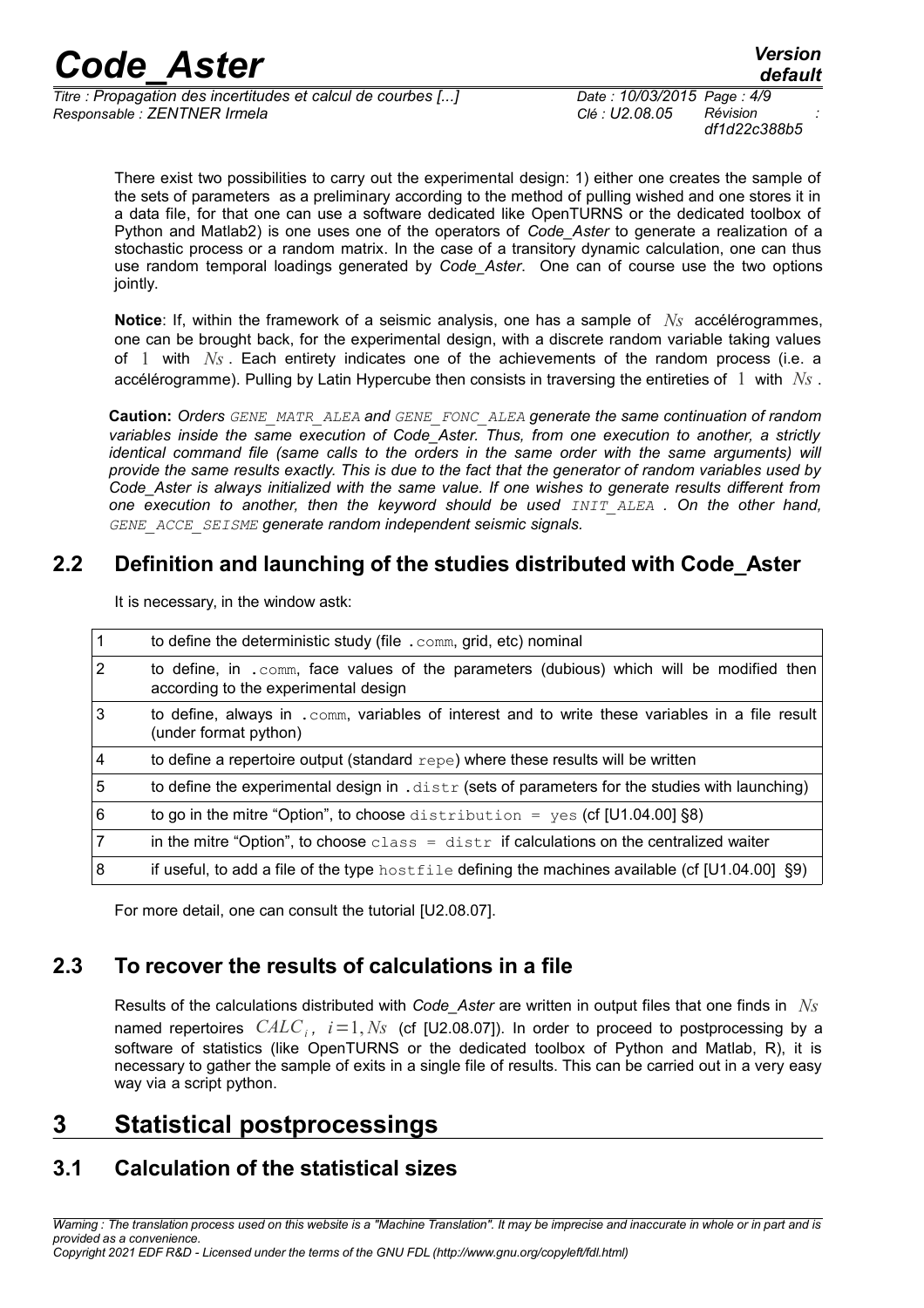*df1d22c388b5*

Within the framework of an approach by simulation of Monte Carlo, one is interested not only in one deterministic computation result, but one wishes to evaluate average, median, standard deviation, fractile and other statistics describing the variable of exit. This in particular makes it possible to associate confidence intervals with the computation results.

After having recovered the sample of the exits, one can call on the software preferred (like OpenTURNS, dedicated toolbox of Python and Matlab, R) to carry out these statistical postprocessings. Moreover, of the lognormal curves of brittleness can be evaluated using the operator POST\_DYNA\_ALEA of *Code Aster*. This is described more in detail in the following paragraph.

#### **3.2 Calculation of curves of brittleness**

#### **3.2.1 Definitions**

The curves of brittleness give the conditional probability of failure of a structure or a component according to the seismic level of excitation. The modeling and the propagation of uncertainties described above also allow the determination of the curves of brittleness. It is enough to introduce a criterion of failure and to check with each calculation of Monte Carlo if the failure is reached or not.

The principal ingredients for the establishment of curves of brittleness by digital simulation are the following:

- Determination of the seismic excitation to consider (database of accélérogrammes),
- Definition of criteria of failure.
- Modeling of uncertainties and propagation by digital simulation (Monte Carlo)
- Estimate of the parameters (median and standard deviations logarithmic curve) of the curve of lognormal brittleness.

The curve of brittleness of a component can be defined starting from the concept of "capacity". Capacity of a composanT is the value of the parameter representative of the seismic action from which the component is failing. The current approach consists in modelling the capacity by a random variable according to a lognormal law, such as  $A = A_m \,\epsilon$  , where  $|A_m|$  is the median capacity and  $|\epsilon|$ indicate a lognormal random variable of median unit and standard deviation logarithmic curve  $\beta$ . Too , capacity *A* of a component (and *Am* thus its curve of brittleness), is characterized by two parameters which are the median ("median capacity") and the standard deviation  $\beta$ .

Thus, the probability of ruin for a level of acceleration  $a$  given can be written [bib3, bib2]:

$$
P_f(a) = \int_0^a \underbrace{p(x)}_{\text{lognormal law}} dx = \Phi\left(\frac{\ln\left(a/A_m\right)}{\beta}\right)
$$

where  $\Phi(.)$  indicate the fonctioN of distribution of a centered Gaussian random variable reduced. The use of the model lognormal has the advantage of requiring a reduced number of simulations compared to a direct calculation of the probabilities of failure. Indeed, in a direct calculation, without assumption of law a priori, it is necessary to determine rare probabilities of events (probabilities in tail of distribution), which asks for a number of very important simulations of Monte Carlo. In what follows, we present two methods, the estimate by maximum of probability and the linear regression, to evaluate these two parameters.

If the damage or the failure of a structure is characterized by a variable of interest *Y* continue, accompanied with a threshold *Y <sup>s</sup>* , one can express the probability of failure (level of damage) for an earthquake of level *a* like

$$
P_f(a) = P(Y > Y_s|a)
$$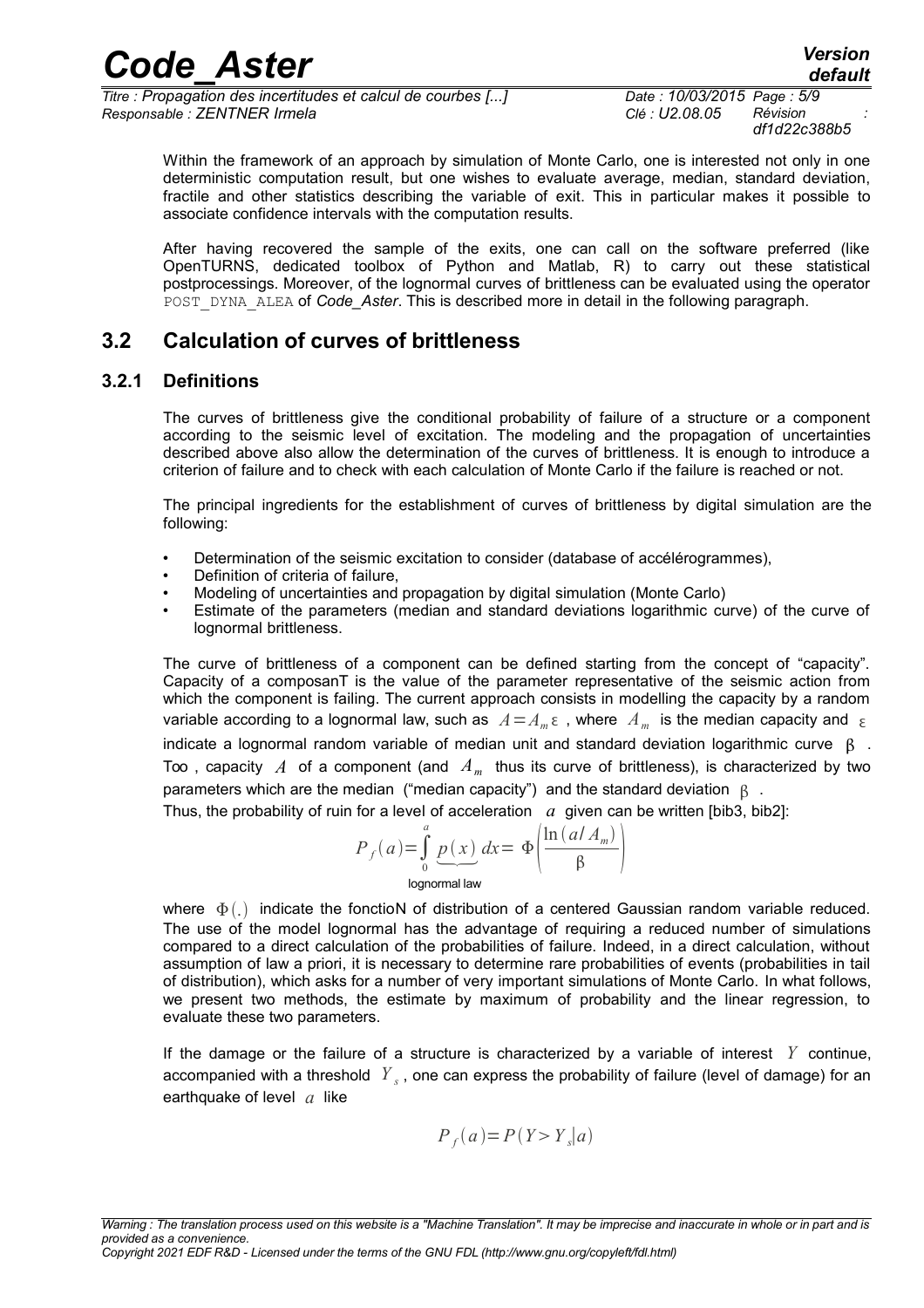*Titre : Propagation des incertitudes et calcul de courbes [...] Date : 10/03/2015 Page : 6/9 Responsable : ZENTNER Irmela Clé : U2.08.05 Révision :*

*df1d22c388b5*

Variables of damage *Y* classics for a concrete structure are the drift transistor (differential displacement between two stages of a building) or the fall of the first Eigen frequencies. The notations introduced here will be used for the evaluation of a curve of brittleness by regression linaire (§3.2.2).

#### **3.2.2 Evaluation of the parameters by maximum of probability**

In what follows, it is considered that maximum acceleration was selected to characterize the seismic level of excitation and thus the capacity. The followed approach then consists in modelling the result of the digital experiments by a random variable of Bernoulli X. Indeed, for each digital simulation  $i$ , there are two possible exits: either the critical level was reached and there is failure ( $x_i = 1$ ) either there is not failure ( $x_i=0$ ). In the same way for each simulation, one can determine the value of maximum acceleration *a<sup>i</sup>* . The estimate of the parameters of a curve of brittleness can be done by the method of the maximum of probability. The function of probability to be maximized for this problem is written:

> *L*=*Π i*=1 *N*  $\left(P_{f|a}(a_i)\right)^{x_i} \left(1-P_{f|a}(a_i)\right)^{1-x_i}$

In this expression, the realization  $x_i$  of  $X$  thus takes value 1 if there are failure or 0 if there is not failure for the loading (maximum acceleration)  $a_i$  . These events arrive with the probability  $P_{f|a}$ data by the expression (1). Estimates of the parameters *β* and *A<sup>m</sup>* are those which minimize  $-\ln(L)$  :

$$
(\beta_C^e, A_m^e) = \arg\min_{\beta, A_m} [-\ln(L)] \quad .
$$

This stage can be put in work in postprocessing of the computation results. In the command file *Code\_Aster,* it is necessary, for each simulation, to check if there is failure or not. By way of an example, if the criterion of failure consists of a working stress, it is checked if the calculated maximum constraint exceeds this constraint.

Then one makes write, with ugly CREA\_TABLE, results of simulations in a table of results. This table must contain two columns, PARA\_NOCI and DEFA, which informs the value respectively *a<sup>i</sup>* (value PGA or any other indicator) and the value  $x_i$  ( 1 or 0).

```
TAB1=CRÉA_TABLE (LISTE= (
                               F (PARA=' PARA_NOCI', LISTE_R = PGA,),
                              \overline{F} (PARA=' DEFA<sup>T</sup>, LISTE_I =XI,),
                              \overline{)},);
```
**Notice** : If a column is informed REQUEST instead of DEFA, then this column must contain the values of the seismic request (variable of interest describing the failure or the damage, for example a maximum constraint or displacement). TAB2=CRÉA\_TABLE (LISTE= (

```
F (PARA=' PARA_NOCI', LISTE R = PGA,),
 \overline{F} (PARA=' DEMANDE', LISTE I =DEMANDE,),
), );
```
The keyword THRESHOLD must then be well informed in POST DYNA ALEA for to determine the continuation of *x<sup>i</sup>* .

The operator POST DYNA ALEA [U4.84.04] allows to estimate the parameters of the curve of brittleness lognormale starting from the table TAB1 via the keyword BRITTLENESS:

TAB\_POST=POST\_DYNA\_ALEA (FRAGILITE= ( F (TABL RESU=TAB1,  $AM$  INI =  $0.3$ , BETA  $INT=0.1$ ,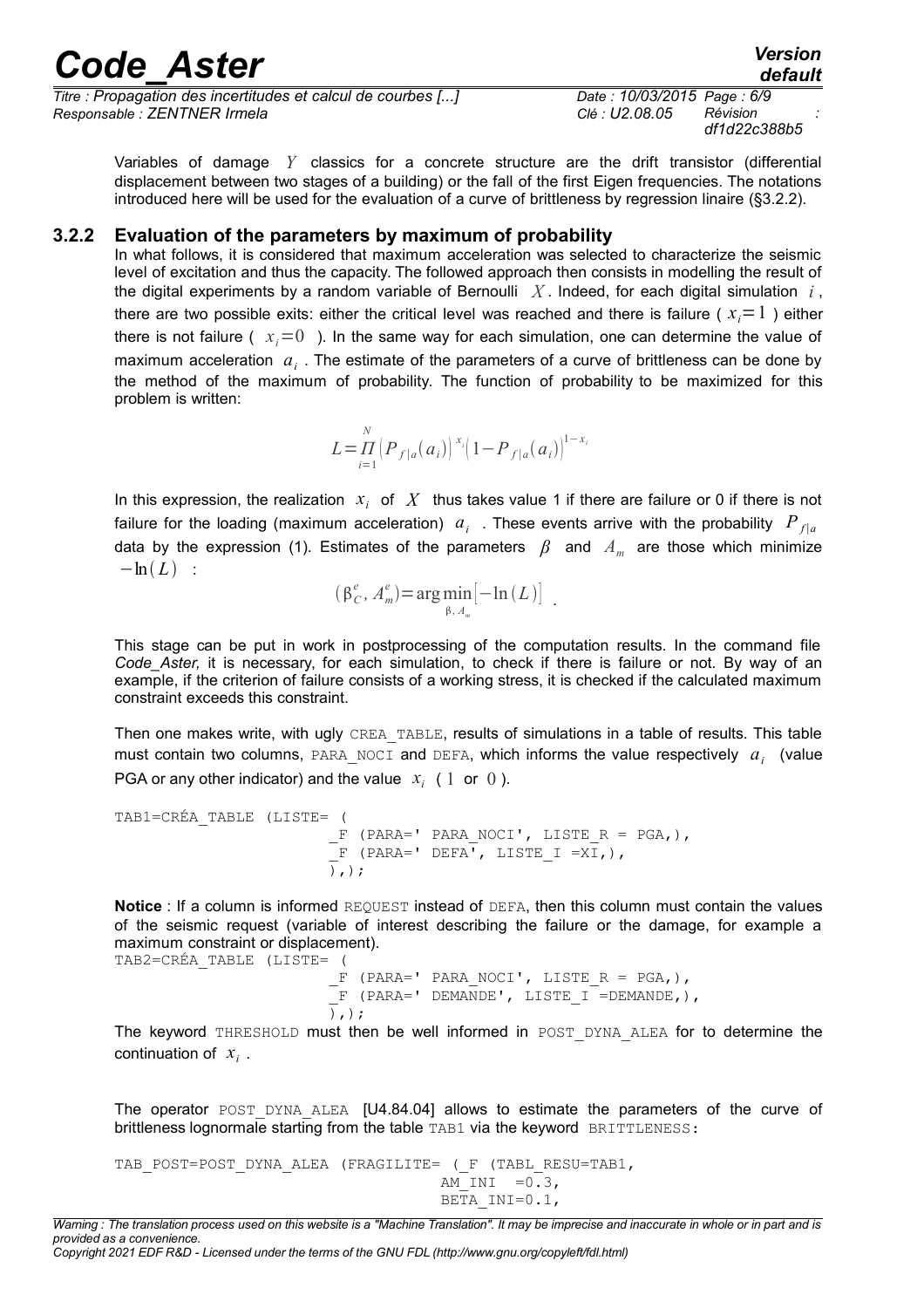#### *Code\_Aster Version Titre : Propagation des incertitudes et calcul de courbes [...] Date : 10/03/2015 Page : 7/9 Responsable : ZENTNER Irmela Clé : U2.08.05 Révision :*

INFO= $2,$ );

*df1d22c388b5* METHODE= 'EMV', FRACTILE =  $(0.0, 0.05, 0.5, 0.95, 1.0)$ , NB\_TIRAGE =Ns,  $)$ ,  $)$ , TITLE =  $\text{^\prime}$ curve 1',

One gives initial values of the parameters  $A_m$  and  $\,\beta\,$  to estimate (not starting for the algorithm of optimization) via AM\_INI and BETA\_INI. If the keyword is informed FRACTILE, one also determines the fractiles (confidence intervals) of the curve of brittleness by a method of D-sampling (known as method of "bootstrap"). D-sampling consists in drawing from new samples starting from the values of the original sample. These pullings are carried out with handing-over, to see [bib1] for more details. Then, one determines the parameters of the curve of brittleness for each sample "bootstrap", which gives a sample of curves of brittlenesses. One then determines the fractiles for the sample of curves of brittlenesses obtained. In general, one as many draws samples "bootstrap" than one has values in the original sample. It is nevertheless possible to work with a lower number of pullings while informing NB TIRAGE (by default the number of pullings corresponds in keeping with the original sample, here  $N<sub>S</sub>$ ). In the example above, one thus determines the curved envelopes (fractiles  $1.0$  and  $0.0$ ) as well as the median  $(0.5)$  and fractiles with  $0.05$  and  $0.95$ .

In the graph below, one gives an example of curve of brittleness for  $A_m = 0.68$  and  $\beta = 0.25$ :



**Figure 3.2.2-a : Conditional probability of failure according to the PGA**

#### **3.2.3 Evaluation by linear regression**

The regression is a very widespread method to determine the parameters of a curve of lognormal brittleness. It is practised especially in the United States to evaluate the brittleness of the civil structures like the roads, the ouvfume of art and public buildings.

In this approach, the variable of interest is connected  $Y$  (the drift transistor for example), with the value of the seismic indicator *a* (for example the PGA) via a relation of the type:

$$
Y = b \, a^c \, \eta
$$

In the expression above,  $n_i$  is a lognormal random variable which one can define starting from the reduced centered normal variable  $U : \eta = \exp(B U)$ , and variables *b* and *c* are the parameters of the model. The latter are obtained by a linear regression using the following expression: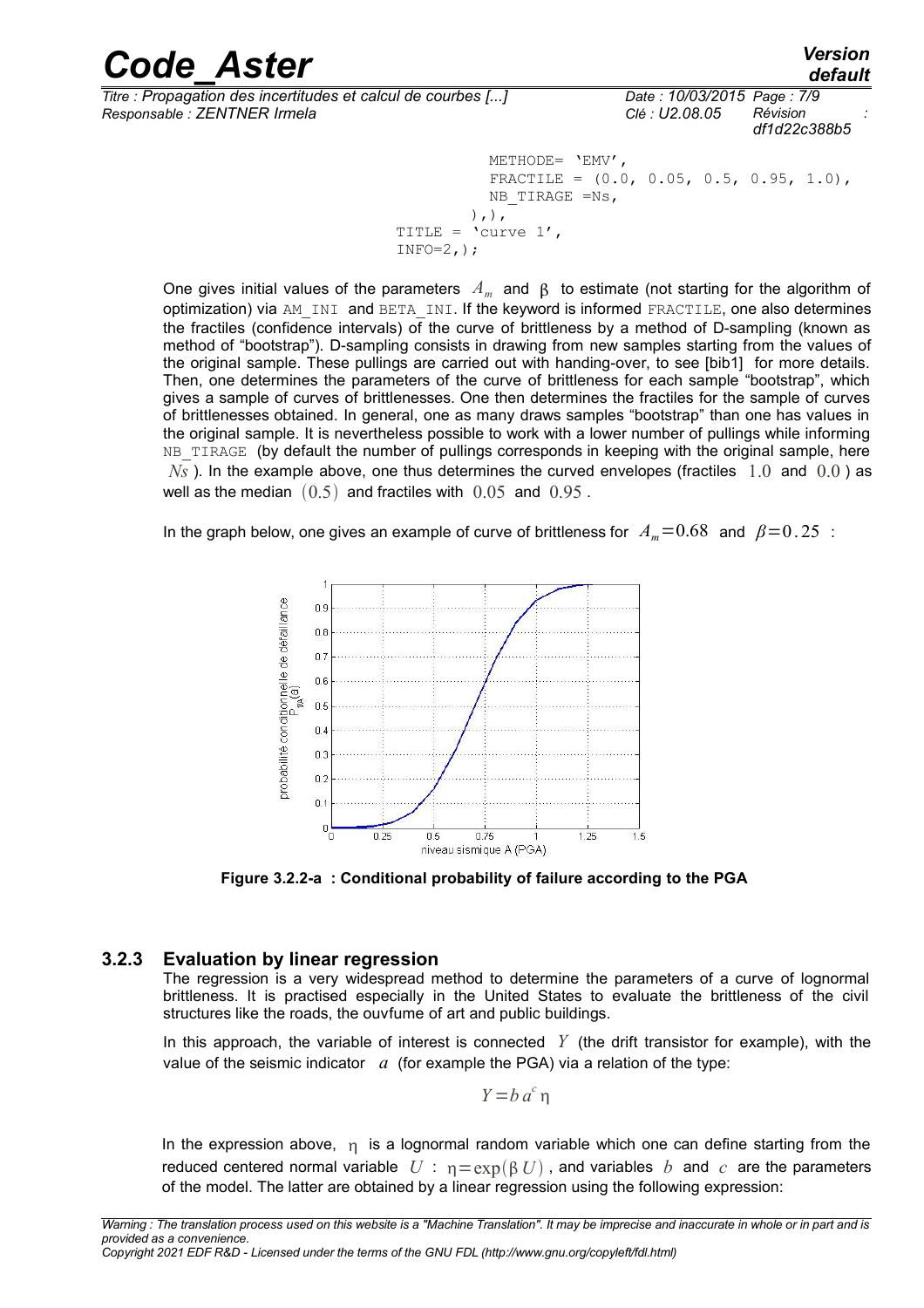*Titre : Propagation des incertitudes et calcul de courbes [...] Date : 10/03/2015 Page : 8/9 Responsable : ZENTNER Irmela Clé : U2.08.05 Révision :*

*df1d22c388b5*

$$
\ln(Y) = \ln(b) + c \ln(a) + \epsilon
$$

where  $\epsilon$  is a normal random variable (Gaussian) centered standard deviation  $\sigma$  such as  $\epsilon = \sigma U$ . With these notations, the probability of failure is written like a conditional probability, according to the seismic level  $|a|$  and for a threshold  $|Y|_s$ :

$$
P_f(a) = P(Y > Y_s|a) = 1 - P(Y < Y_s|a) .
$$

By taking account of the lognormal expression of the variable  $Y$ , one obtains the analytical expression of the curve of brittleness:

$$
P_f(a) = \Phi\left(\frac{\ln(b \, a^c/Y_s)}{\sigma}\right)
$$

Using the straight regression line, one can express the median threshold  $|Y_{s}|$  starting from the median capacity like  $Y_s = b \, a_s^c$ η. If it is considered a threshold criticizes "best-estimate" that one compares to the value median in the approach uncertainties, one can note  $A_m = a_s$ . One leads thus to the expression of the curve of lognormal brittleness:

$$
P_f(a) = \Phi\left(\frac{\ln\left(a/A_m\right)}{\beta}\right)
$$

where  $\beta = \sigma/c$  with the standard deviation of the error of regression  $\sigma$ . In practice, the value of the median capacity can be deduced directly from the curve of regression and is expressed starting from the parameters of the latter like

$$
A_m = \exp\left[\frac{\ln(Y_s/b)}{c}\right]
$$

It is important to stress that this model makes it possible to take account of the heteroscedastic behavior (the variance of *Y* depends on the parameters of the model and is not constant).

The operator POST DYNA ALEA [U4.84.04] allows to estimate the parameters of the curve of brittleness lognormale by regression starting from the table TAB2 §3.2.2 via the keyword BRITTLENESS:

```
TAB_POST=POST_DYNA_ALEA (FRAGILITE= ( F (TABL_RESU=TAB2,
                                                     METHODE= 'REGRESSION',
                                                      SEUIL=0.05, 
\left( \begin{array}{c} 1 \\ 1 \end{array} \right), \left( \begin{array}{c} 1 \\ 1 \end{array} \right)TITLE = \text{^\prime}curve 2',
                                      INFO=2,);
```
The experiment shows that the dispersion (variability) of  $Y$  increase with the seismic level. On the other hand, contrary to the method of maximum of probability, the standard deviation logarithmic curve does not depend on the threshold.